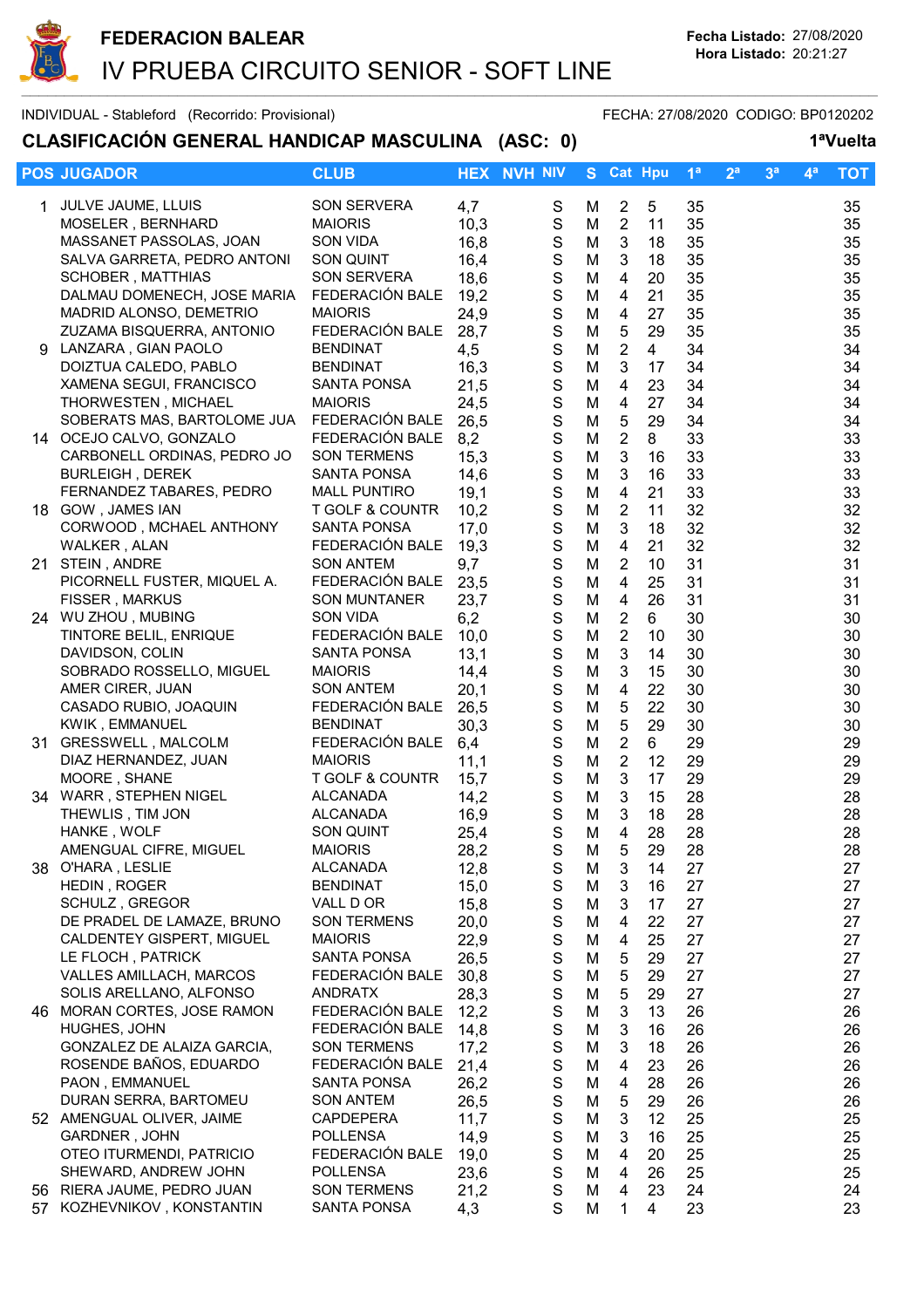

## CLASIFICACIÓN GENERAL HANDICAP MASCULINA (ASC: 0) 1ªVuelta

|    | <b>POS JUGADOR</b>             | <b>CLUB</b>         |      | <b>HEX NVH NIV</b> | S. |                | <b>Cat Hpu</b> | 1 <sup>a</sup> | 2 <sup>a</sup> | 3 <sup>a</sup> | 4 <sup>a</sup> | <b>TOT</b> |
|----|--------------------------------|---------------------|------|--------------------|----|----------------|----------------|----------------|----------------|----------------|----------------|------------|
|    | GREENWOOD, ANDREW              | <b>MALL PUNTIRO</b> | 11,9 | S                  | M  | 3              | 13             | 23             |                |                |                | 23         |
|    | WALKER, MICHAEL                | <b>SANTA PONSA</b>  | 15,7 | S                  | M  | 3              | 17             | 23             |                |                |                | 23         |
|    | CERDA JAUME, PABLO             | SON SERVERA         | 17,5 | ${\mathsf S}$      | M  | 3              | 19             | 23             |                |                |                | 23         |
| 61 | LOPEZ-CERON POSADA, JAVIER     | <b>SON PARC</b>     | 21,4 | S                  | M  | 4              | 23             | 22             |                |                |                | 22         |
|    | ALBIS MORELL, JUAN MANUEL      | <b>SON ANTEM</b>    | 24,3 | $\mathbf S$        | M  | 4              | 26             | 22             |                |                |                | 22         |
|    | MAIMO ROSSELLO, JAUME          | SON QUINT           | 23,9 | $\mathbf S$        | M  | 4              | 26             | 22             |                |                |                | 22         |
|    | SOCIAS FUSTER, PEDRO           | <b>SON MUNTANER</b> | 26,7 | $\mathbf S$        | M  | 5              | 29             | 22             |                |                |                | 22         |
|    | 65 PALMEIRO VAZQUEZ, GUILLERMO | FEDERACIÓN BALE     | 14,6 | S                  | M  | 3              | 16             | 21             |                |                |                | 21         |
|    | KREICHELT, KAI-UWE             | <b>MAIORIS</b>      | 18,6 | $\mathbf S$        | M  | 4              | 20             | 21             |                |                |                | 21         |
| 67 | ALOMAR TORRENS, JORDI          | <b>POLLENSA</b>     | 17,2 | S                  | M  | 3              | 18             | 20             |                |                |                | 20         |
|    | STAREY, CLAUS-PETER            | FEDERACIÓN BALE     | 26,5 | $\mathbf S$        | м  | 5              | 22             | 20             |                |                |                | 20         |
|    | <b>BISBAL BUSQUETS, ONOFRE</b> | FEDERACIÓN BALE     | 23,7 | $\mathbf S$        | M  | 4              | 26             | 20             |                |                |                | 20         |
|    | BERNAL GARCIA, GONZALO         | SANTA PONSA         | 26,5 | $\mathbf S$        | M  | 5              | 29             | 20             |                |                |                | 20         |
| 71 | BARCELO VENY, ANTONIO          | <b>MALL PUNTIRO</b> | 20,5 | $\mathbf S$        | M  | 4              | 22             | 18             |                |                |                | 18         |
|    | DARDER ANDREU, JUAN FRANCIS    | <b>BENDINAT</b>     | 20,9 | $\mathbf S$        | M  | 4              | 23             | 18             |                |                |                | 18         |
|    | 73 GAROYAN, ERIC               | <b>SON ANTEM</b>    | 13,4 | $\mathbf S$        | M  | 3              | 14             | 17             |                |                |                | 17         |
|    | BERNAT ESCUDERO, JOSE          | <b>SON ANTEM</b>    | 29,6 | S                  | M  | 5              | 29             | 17             |                |                |                | 17         |
| 75 | CHUDA LOPEZ, REINALDO          | <b>MAIORIS</b>      | 15,2 | S                  | M  | 3              | 16             | 16             |                |                |                | 16         |
|    | O'CONNOR, COLIN                | <b>ALCANADA</b>     | 15,0 | S                  | м  | 3              | 16             | 16             |                |                |                | 16         |
| 77 | PEARCE, JOHN                   | <b>SANTA PONSA</b>  | 25,9 | $\mathbf S$        | M  | 4              | 28             | 15             |                |                |                | 15         |
| 78 | WERB, ANDREAS                  | <b>SON MUNTANER</b> | 10,1 | S                  | M  | $\overline{2}$ | 11             |                |                |                |                | Ret        |
|    | GONZALEZ Y CORRAL, JOSE LU     | SON VIDA            | 17,7 | S                  | M  | 3              | 19             |                |                |                |                | Ret        |
|    | TIMONER SINTES, JAUME          | <b>PULA</b>         | 17,9 | S                  | M  | 3              | 19             |                |                |                |                | Ret        |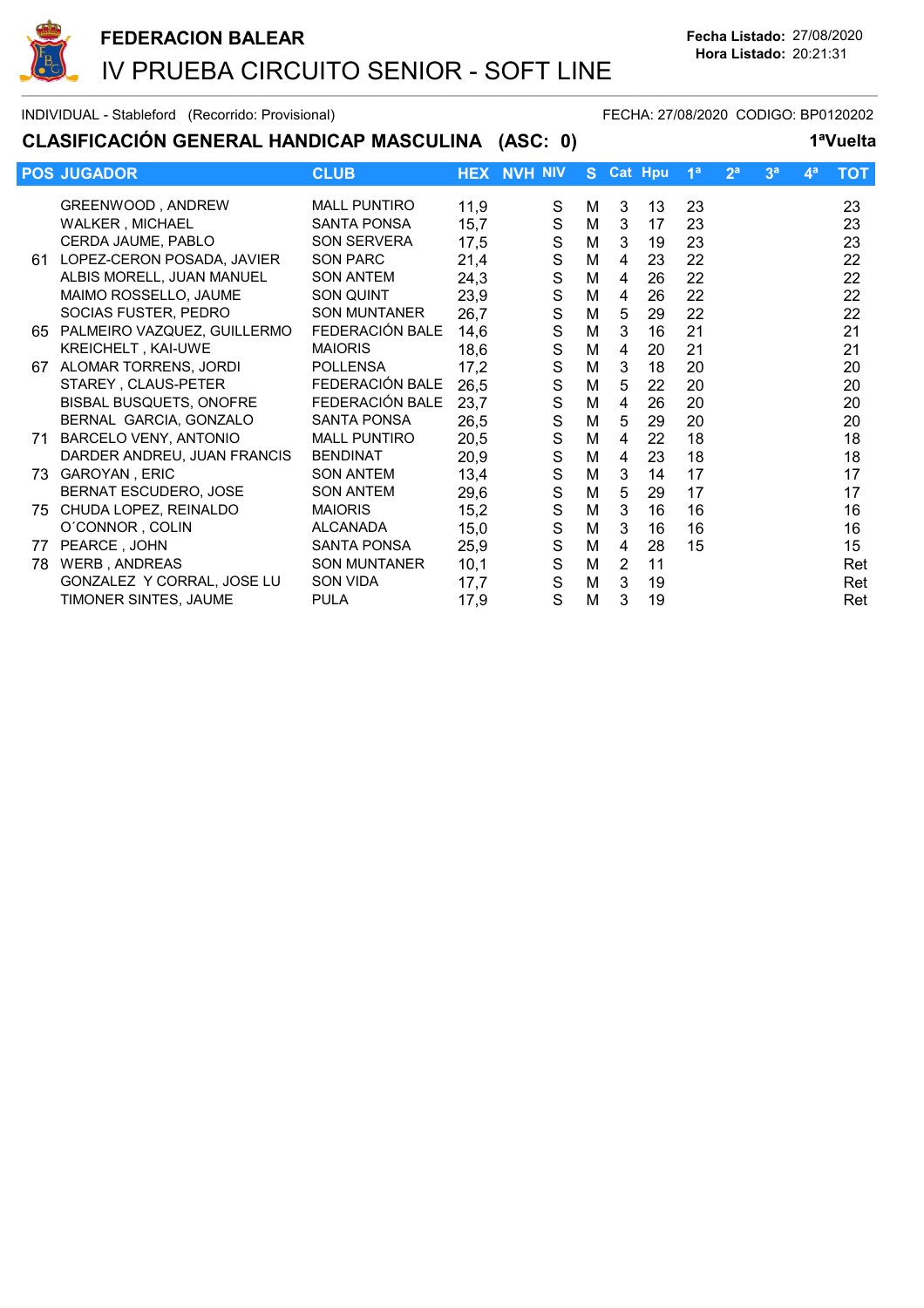

## CLASIFICACIÓN GENERAL HANDICAP FEMENINA (ASC: 0) 1<sup>a</sup>Vuelta

|    | <b>POS JUGADOR</b>               | <b>CLUB</b>        |      | <b>HEX NVH NIV</b> |   | S Cat Hpu |    | 1 <sup>a</sup> | 2 <sup>a</sup> | 3 <sup>a</sup> | 4 <sup>a</sup> | <b>TOT</b> |
|----|----------------------------------|--------------------|------|--------------------|---|-----------|----|----------------|----------------|----------------|----------------|------------|
|    | SALVA ARMENGOD, CATALINA         | <b>SON QUINT</b>   | 26,4 | S                  | F | 4         | 30 | 40             |                |                |                | 40         |
|    | HAMMARGREN, KERSTIN              | SON ANTEM          | 20,7 | S                  | F | 4         | 24 | 35             |                |                |                | 35         |
|    | STRICKRODT, GISELA               | VALL D OR          | 19,1 | $\mathbf S$        | F | 4         | 22 | 32             |                |                |                | 32         |
|    | <b>BURLEIGH, SUSAN ELIZABETH</b> | <b>SANTA PONSA</b> | 27,1 | S                  | F | 5         | 31 | 30             |                |                |                | 30         |
| 5. | LLABRES JUAN, MARIA              | SON VIDA           | 11,9 | $\mathbf S$        | F | 3         | 14 | 29             |                |                |                | 29         |
|    | SBERT JORDI, FRANCISCA CRIS      | <b>MAIORIS</b>     | 25,4 | S                  | F | 4         | 29 | 29             |                |                |                | 29         |
|    | DE FRUTOS MARTIN, LEONOR         | FEDERACIÓN BALE    | 26,5 | S                  | F | 5         | 30 | 29             |                |                |                | 29         |
| 8  | MONTESINOS ORGAZ, MARIA MON      | <b>MAIORIS</b>     | 12,8 | S                  | F | 3         | 15 | 27             |                |                |                | 27         |
| 9  | KLIANGLHAM, WINITA               | <b>MAIORIS</b>     | 14,3 | $\mathbf S$        | F | 3         | 16 | 26             |                |                |                | 26         |
|    | MULLER, ANNE MARIE               | VALL D OR          | 21,1 | $\mathbf S$        | F | 4         | 24 | 26             |                |                |                | 26         |
| 11 | CERDA BAUZA, CATALINA            | <b>SON ANTEM</b>   | 29,6 | $\mathbf S$        | F | 5         | 33 | 24             |                |                |                | 24         |
|    | AGOTE DIEZ, ELENA                | <b>SON ANTEM</b>   | 30,0 | $\mathbf S$        | F | 5         | 34 | 24             |                |                |                | 24         |
| 13 | HEROLD, CAROLINE                 | <b>SANTA PONSA</b> | 18,5 | S                  | F | 4         | 21 | 23             |                |                |                | 23         |
|    | HANKE, GERRY                     | <b>SON QUINT</b>   | 19,6 | $\mathbf S$        | F | 4         | 22 | 23             |                |                |                | 23         |
|    | <b>BUSQUETS POMAR, ANTONIA</b>   | <b>SON ANTEM</b>   | 25,0 | S                  | F | 4         | 28 | 23             |                |                |                | 23         |
|    | PEARCE, LYNN                     | <b>SANTA PONSA</b> | 27,8 | S                  | F | 5         | 31 | 23             |                |                |                | 23         |
|    | MARTINEZ LOSA, JUANA             | <b>SON TERMENS</b> | 28,9 | $\mathbf S$        | F | 5         | 33 | 23             |                |                |                | 23         |
| 18 | WALKER, LINDA ANN                | <b>SANTA PONSA</b> | 26,5 | $\mathsf S$        | F | 5         | 30 | 19             |                |                |                | 19         |
| 19 | LE FLOCH, EVELYNE                | <b>SANTA PONSA</b> | 30,2 | S                  | F | 5         | 34 | 12             |                |                |                | 12         |
| 20 | MUNAR MUNAR, CATALINA            | FEDERACIÓN BALE    | 27,9 | S                  | F | 5         | 32 |                |                |                |                | Ret        |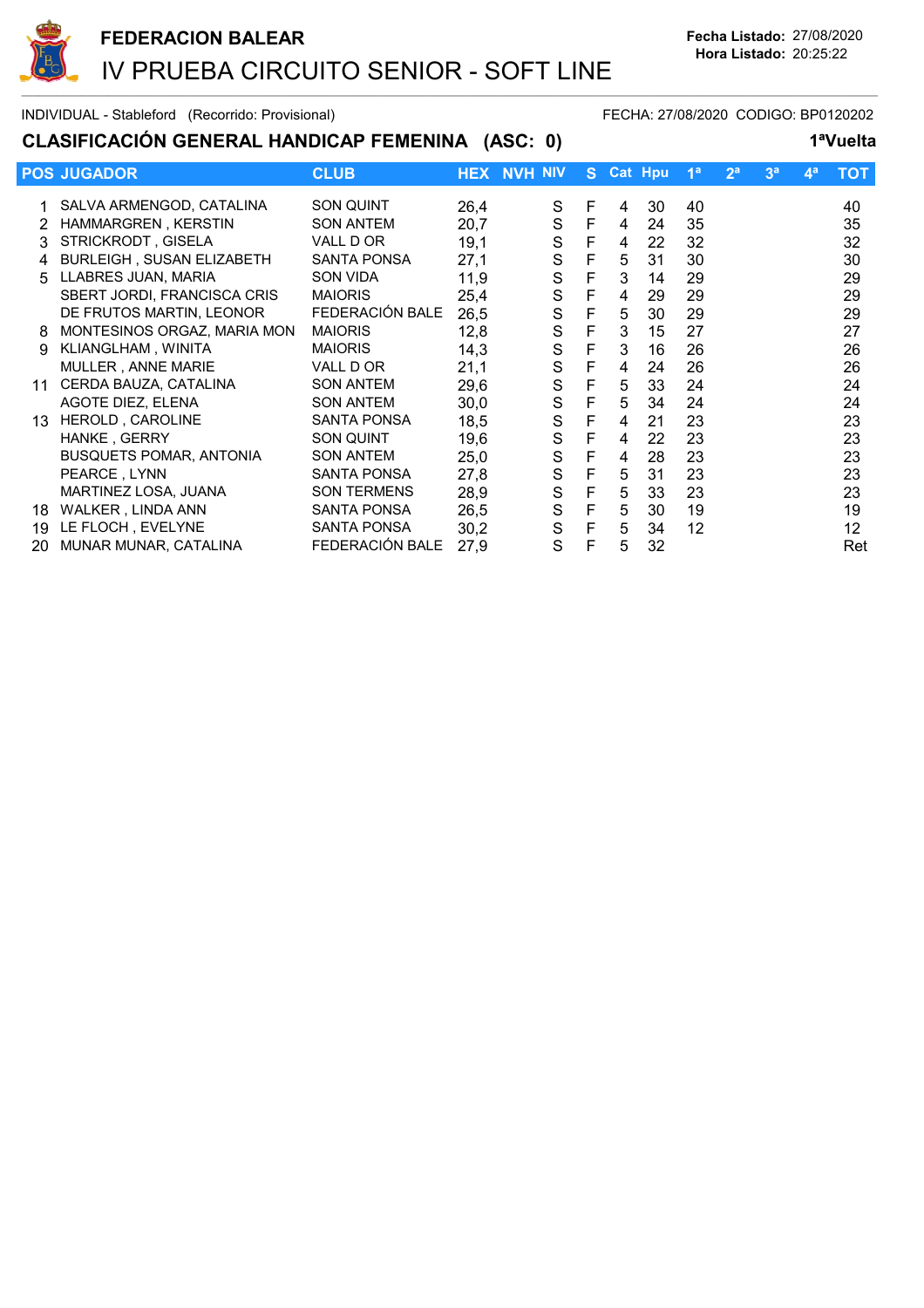

## CLASIFICACIÓN GENERAL SCRATCH MASCULINA (ASC: 0) 1ªVuelta

|        | <b>POS JUGADOR</b>                             | <b>CLUB</b>                                    | <b>HEX</b>   | <b>NVH NIV</b>             | S.     | <b>Cat Hpu</b>                   |                | 1 <sup>a</sup> | 2 <sup>a</sup> | 3 <sup>a</sup> | 4ª | <b>TOT</b>       |
|--------|------------------------------------------------|------------------------------------------------|--------------|----------------------------|--------|----------------------------------|----------------|----------------|----------------|----------------|----|------------------|
|        |                                                |                                                |              |                            |        |                                  |                |                |                |                |    |                  |
|        | 1 JULVE JAUME, LLUIS                           | SON SERVERA                                    | 4,7          | S                          | M      | $\overline{2}$                   | 5              | 30             |                |                |    | 30               |
|        | LANZARA, GIAN PAOLO                            | <b>BENDINAT</b>                                | 4,5          | $\mathbf S$                | M      | $\overline{2}$                   | $\overline{4}$ | 30             |                |                |    | 30               |
|        | 3 OCEJO CALVO, GONZALO                         | FEDERACIÓN BALE                                | 8,2          | $\mathbf S$                | M      | $\overline{2}$                   | 8              | 25             |                |                |    | 25               |
|        | <b>GRESSWELL, MALCOLM</b>                      | FEDERACIÓN BALE                                | 6,4          | $\mathbf S$                | M      | $\overline{2}$                   | 6              | 25             |                |                |    | 25               |
|        | 5 MOSELER, BERNHARD                            | <b>MAIORIS</b>                                 | 10,3         | $\mathbf S$                | M      | $\overline{2}$                   | 11             | 24             |                |                |    | 24               |
|        | WU ZHOU, MUBING                                | <b>SON VIDA</b>                                | 6,2          | $\mathbf S$<br>$\mathbf S$ | M      | $\boldsymbol{2}$                 | 6              | 24             |                |                |    | 24               |
| 7<br>8 | GOW, JAMES IAN<br>STEIN, ANDRE                 | <b>T GOLF &amp; COUNTR</b><br><b>SON ANTEM</b> | 10,2<br>9,7  | S                          | M<br>M | $\overline{2}$<br>$\overline{2}$ | 11<br>10       | 23<br>22       |                |                |    | 23<br>22         |
| 9      | TINTORE BELIL, ENRIQUE                         | FEDERACIÓN BALE                                | 10,0         | S                          | M      | $\overline{2}$                   | 10             | 21             |                |                |    | 21               |
|        | 10 SALVA GARRETA, PEDRO ANTONI                 | <b>SON QUINT</b>                               | 16,4         | S                          | M      | 3                                | 18             | 19             |                |                |    | 19               |
|        | <b>BURLEIGH, DEREK</b>                         | <b>SANTA PONSA</b>                             | 14,6         | S                          | M      | $\mathbf{3}$                     | 16             | 19             |                |                |    | 19               |
|        | SOBRADO ROSSELLO, MIGUEL                       | <b>MAIORIS</b>                                 | 14,4         | $\mathbf S$                | M      | $\mathfrak{S}$                   | 15             | 19             |                |                |    | 19               |
|        | DIAZ HERNANDEZ, JUAN                           | <b>MAIORIS</b>                                 | 11,1         | $\mathbf S$                | M      | $\overline{2}$                   | 12             | 19             |                |                |    | 19               |
|        | KOZHEVNIKOV, KONSTANTIN                        | <b>SANTA PONSA</b>                             | 4,3          | $\mathbf S$                | M      | $\mathbf{1}$                     | $\overline{4}$ | 19             |                |                |    | 19               |
|        | 15 MASSANET PASSOLAS, JOAN                     | <b>SON VIDA</b>                                | 16,8         | $\mathbf S$                | M      | $\mathbf{3}$                     | 18             | 18             |                |                |    | 18               |
|        | DOIZTUA CALEDO, PABLO                          | <b>BENDINAT</b>                                | 16,3         | $\mathbf S$                | M      | $\mathfrak{S}$                   | 17             | 18             |                |                |    | 18               |
|        | CARBONELL ORDINAS, PEDRO JO                    | <b>SON TERMENS</b>                             | 15,3         | $\mathbf S$                | M      | 3                                | 16             | 18             |                |                |    | 18               |
|        | DAVIDSON, COLIN                                | <b>SANTA PONSA</b>                             | 13,1         | $\mathbb S$                | M      | $\mathbf{3}$                     | 14             | 18             |                |                |    | 18               |
|        | 19 FERNANDEZ TABARES, PEDRO                    | <b>MALL PUNTIRO</b>                            | 19,1         | S                          | M      | $\overline{4}$                   | 21             | 17             |                |                |    | 17               |
|        | SCHOBER, MATTHIAS                              | <b>SON SERVERA</b>                             | 18,6         | $\mathbf S$                | M      | 4                                | 20             | 17             |                |                |    | 17               |
|        | MORAN CORTES, JOSE RAMON                       | FEDERACIÓN BALE                                | 12,2         | S                          | M      | 3                                | 13             | 17             |                |                |    | 17               |
|        | 22 DALMAU DOMENECH, JOSE MARIA FEDERACIÓN BALE |                                                | 19,2         | S                          | M      | 4                                | 21             | 15             |                |                |    | 15               |
|        | WALKER, ALAN                                   | FEDERACIÓN BALE                                | 19,3         | S                          | M      | 4                                | 21             | 15             |                |                |    | 15               |
|        | CORWOOD, MCHAEL ANTHONY                        | <b>SANTA PONSA</b>                             | 17,0         | S                          | M      | $\mathbf{3}$                     | 18             | 15             |                |                |    | 15               |
|        | MOORE, SHANE                                   | T GOLF & COUNTR                                | 15,7         | $\mathbf S$                | M      | 3                                | 17             | 15             |                |                |    | 15               |
|        | HEDIN, ROGER                                   | <b>BENDINAT</b><br><b>ALCANADA</b>             | 15,0         | $\mathbf S$<br>$\mathbf S$ | M<br>M | $\mathbf{3}$<br>$\mathbf{3}$     | 16             | 15<br>15       |                |                |    | 15<br>15         |
|        | WARR, STEPHEN NIGEL<br>O'HARA, LESLIE          | <b>ALCANADA</b>                                | 14,2<br>12,8 | $\mathbf S$                | M      | $\mathbf{3}$                     | 15<br>14       | 15             |                |                |    | 15               |
|        | GREENWOOD, ANDREW                              | <b>MALL PUNTIRO</b>                            | 11,9         | $\mathbf S$                | M      | $\mathbf{3}$                     | 13             | 15             |                |                |    | 15               |
|        | 30 CASADO RUBIO, JOAQUIN                       | FEDERACIÓN BALE                                | 26,5         | $\mathbf S$                | M      | 5                                | 22             | 14             |                |                |    | 14               |
|        | HUGHES, JOHN                                   | FEDERACIÓN BALE                                | 14,8         | $\mathbf S$                | M      | $\mathbf{3}$                     | 16             | 14             |                |                |    | 14               |
|        | AMENGUAL OLIVER, JAIME                         | <b>CAPDEPERA</b>                               | 11,7         | $\mathbf S$                | M      | $\mathfrak{S}$                   | 12             | 14             |                |                |    | 14               |
|        | 33 MADRID ALONSO, DEMETRIO                     | <b>MAIORIS</b>                                 | 24,9         | $\mathbf S$                | M      | 4                                | 27             | 13             |                |                |    | 13               |
|        | XAMENA SEGUI, FRANCISCO                        | <b>SANTA PONSA</b>                             | 21,5         | $\mathsf S$                | M      | 4                                | 23             | 13             |                |                |    | 13               |
|        | SCHULZ, GREGOR                                 | VALL D OR                                      | 15,8         | S                          | M      | 3                                | 17             | 13             |                |                |    | 13               |
|        | GARDNER, JOHN                                  | <b>POLLENSA</b>                                | 14,9         | S                          | M      | 3                                | 16             | 13             |                |                |    | 13               |
| 37     | THORWESTEN, MICHAEL                            | <b>MAIORIS</b>                                 | 24,5         | S                          | M      | 4                                | 27             | 12             |                |                |    | 12               |
|        | AMER CIRER, JUAN                               | <b>SON ANTEM</b>                               | 20,1         | S                          | M      | 4                                | 22             | 12             |                |                |    | 12 <sub>2</sub>  |
|        | GONZALEZ DE ALAIZA GARCIA,                     | <b>SON TERMENS</b>                             | 17,2         | $\mathbf S$                | M      | 3                                | 18             | 12             |                |                |    | 12               |
|        | THEWLIS, TIM JON                               | ALCANADA                                       | 16,9         | $\mathbb S$                | M      | 3                                | 18             | 12             |                |                |    | 12               |
|        | 41 ZUZAMA BISQUERRA, ANTONIO                   | FEDERACIÓN BALE                                | 28,7         | $\mathbf S$                | M      | 5                                | 29             | 11             |                |                |    | 11               |
|        | DE PRADEL DE LAMAZE, BRUNO                     | <b>SON TERMENS</b>                             | 20,0         | $\mathbf S$                | M      | $\overline{4}$                   | 22             | 11             |                |                |    | 11               |
|        | KREICHELT, KAI-UWE                             | <b>MAIORIS</b>                                 | 18,6         | $\mathbf S$                | M      | 4                                | 20             | 11             |                |                |    | 11               |
|        | WALKER, MICHAEL                                | SANTA PONSA                                    | 15,7         | $\mathbf S$                | M      | 3                                | 17             | 11             |                |                |    | 11               |
|        | 45 OTEO ITURMENDI, PATRICIO                    | FEDERACIÓN BALE                                | 19,0         | $\mathbf S$                | M      | 4                                | 20             | 10             |                |                |    | 10               |
|        | 46 KWIK, EMMANUEL<br>FISSER, MARKUS            | <b>BENDINAT</b><br><b>SON MUNTANER</b>         | 30,3<br>23,7 | $\mathbf S$<br>$\mathbf S$ | M<br>M | 5<br>4                           | 29             | 9<br>9         |                |                |    | 9<br>9           |
|        | SHEWARD, ANDREW JOHN                           | <b>POLLENSA</b>                                | 23,6         | $\mathbf S$                | M      | 4                                | 26<br>26       | 9              |                |                |    | 9                |
|        | CALDENTEY GISPERT, MIGUEL                      | <b>MAIORIS</b>                                 | 22,9         | $\mathbf S$                | M      | 4                                | 25             | 9              |                |                |    | 9                |
|        | RIERA JAUME, PEDRO JUAN                        | <b>SON TERMENS</b>                             | 21,2         | $\mathbf S$                | M      | 4                                | 23             | 9              |                |                |    | 9                |
|        | CHUDA LOPEZ, REINALDO                          | <b>MAIORIS</b>                                 | 15,2         | $\mathbf S$                | M      | 3                                | 16             | 9              |                |                |    | $\boldsymbol{9}$ |
|        | PALMEIRO VAZQUEZ, GUILLERMO                    | FEDERACIÓN BALE                                | 14,6         | S                          | M      | 3                                | 16             | 9              |                |                |    | $\boldsymbol{9}$ |
|        | 53 AMENGUAL CIFRE, MIGUEL                      | <b>MAIORIS</b>                                 | 28,2         | $\mathsf S$                | M      | 5                                | 29             | 8              |                |                |    | $\bf 8$          |
|        | PICORNELL FUSTER, MIQUEL A.                    | FEDERACIÓN BALE                                | 23,5         | $\mathbb S$                | M      | 4                                | 25             | 8              |                |                |    | 8                |
|        | ROSENDE BAÑOS, EDUARDO                         | FEDERACIÓN BALE                                | 21,4         | $\mathbf S$                | M      | 4                                | 23             | 8              |                |                |    | 8                |
|        | CERDA JAUME, PABLO                             | SON SERVERA                                    | 17,5         | S                          | M      | 3                                | 19             | 8              |                |                |    | 8                |
|        | ALOMAR TORRENS, JORDI                          | <b>POLLENSA</b>                                | 17,2         | S                          | M      | 3                                | 18             | 8              |                |                |    | 8                |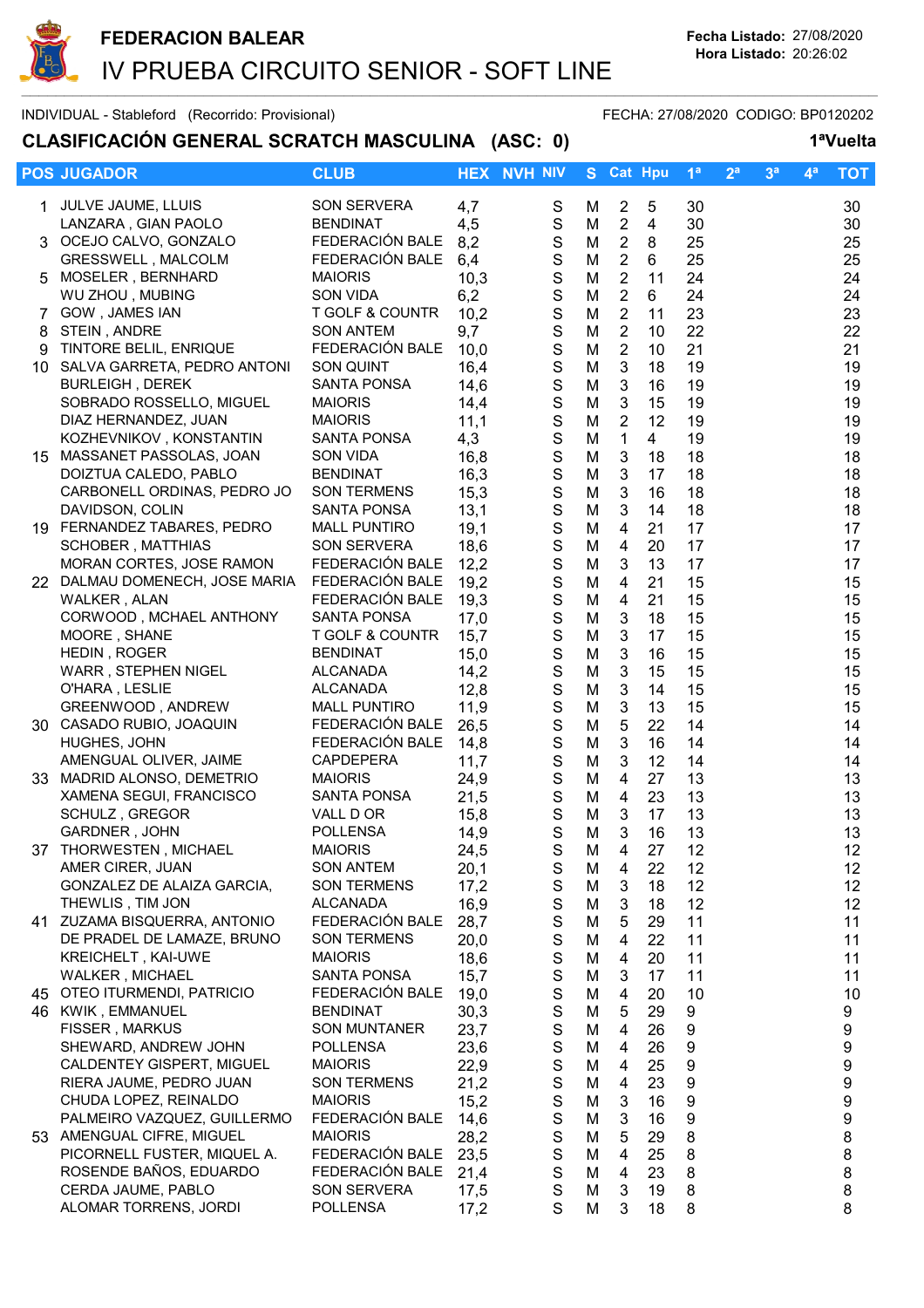

## CLASIFICACIÓN GENERAL SCRATCH MASCULINA (ASC: 0) 1ªVuelta

|     | <b>POS JUGADOR</b>             | <b>CLUB</b>         |      | <b>HEX NVH NIV</b> |   | S Cat Hpu |    | 1 <sup>a</sup>  | 2 <sup>a</sup> | 3 <sup>a</sup> | 4 <sup>a</sup> | <b>TOT</b>     |
|-----|--------------------------------|---------------------|------|--------------------|---|-----------|----|-----------------|----------------|----------------|----------------|----------------|
|     | 58 SOBERATS MAS, BARTOLOME JUA | FEDERACIÓN BALE     | 26,5 | S                  | м | 5         | 29 | 7               |                |                |                |                |
|     | BERNAL GARCIA, GONZALO         | SANTA PONSA         | 26,5 | $\mathbf S$        | М | 5         | 29 | 7               |                |                |                |                |
|     | SOCIAS FUSTER, PEDRO           | <b>SON MUNTANER</b> | 26,7 | $\mathbf S$        | М | 5         | 29 | $\overline{7}$  |                |                |                |                |
|     | DURAN SERRA, BARTOMEU          | <b>SON ANTEM</b>    | 26,5 | $\mathbf S$        | М | 5         | 29 | 7               |                |                |                |                |
|     | HANKE, WOLF                    | SON QUINT           | 25,4 | $\mathbf S$        | М | 4         | 28 | $\overline{7}$  |                |                |                |                |
|     | PAON, EMMANUEL                 | <b>SANTA PONSA</b>  | 26,2 | $\mathbf S$        | М | 4         | 28 | 7               |                |                |                |                |
|     | BISBAL BUSQUETS, ONOFRE        | FEDERACIÓN BALE     | 23,7 | $\mathbf S$        | M | 4         | 26 | 7               |                |                |                |                |
|     | ALBIS MORELL, JUAN MANUEL      | <b>SON ANTEM</b>    | 24,3 | $\mathbf S$        | M | 4         | 26 | $\overline{7}$  |                |                |                |                |
|     | O'CONNOR, COLIN                | ALCANADA            | 15,0 | $\mathsf S$        | М | 3         | 16 | 7               |                |                |                |                |
|     | GAROYAN, ERIC                  | <b>SON ANTEM</b>    | 13,4 | $\mathbf S$        | M | 3         | 14 | $\overline{7}$  |                |                |                |                |
|     | 68 LE FLOCH, PATRICK           | <b>SANTA PONSA</b>  | 26,5 | $\mathbf S$        | M | 5         | 29 | $6\phantom{1}6$ |                |                |                | 6              |
|     | <b>VALLES AMILLACH, MARCOS</b> | FEDERACIÓN BALE     | 30,8 | $\mathbf S$        | M | 5         | 29 | 6               |                |                |                | 6              |
| 70. | MAIMO ROSSELLO, JAUME          | SON QUINT           | 23,9 | ${\mathsf S}$      | M | 4         | 26 | 5               |                |                |                | 5              |
|     | LOPEZ-CERON POSADA, JAVIER     | <b>SON PARC</b>     | 21,4 | $\mathsf S$        | М | 4         | 23 | 5               |                |                |                | 5              |
|     | BARCELO VENY, ANTONIO          | <b>MALL PUNTIRO</b> | 20,5 | $\mathbf S$        | М | 4         | 22 | 5               |                |                |                | 5              |
|     | 73 SOLIS ARELLANO, ALFONSO     | <b>ANDRATX</b>      | 28,3 | $\mathsf S$        | М | 5         | 29 | 4               |                |                |                | 4              |
|     | DARDER ANDREU, JUAN FRANCIS    | <b>BENDINAT</b>     | 20,9 | $\mathbf S$        | М | 4         | 23 | 4               |                |                |                | 4              |
|     | STAREY, CLAUS-PETER            | FEDERACIÓN BALE     | 26,5 | $\mathsf S$        | М | 5         | 22 | 4               |                |                |                | 4              |
| 76  | PEARCE, JOHN                   | <b>SANTA PONSA</b>  | 25,9 | $\mathbf S$        | М | 4         | 28 | $\mathbf{3}$    |                |                |                | 3              |
| 77  | BERNAT ESCUDERO, JOSE          | <b>SON ANTEM</b>    | 29,6 | $\mathbf S$        | М | 5         | 29 | $\overline{2}$  |                |                |                | $\overline{2}$ |
| 78  | TIMONER SINTES, JAUME          | <b>PULA</b>         | 17,9 | $\mathbf S$        | М | 3         | 19 |                 |                |                |                | Ret            |
|     | GONZALEZ Y CORRAL, JOSE LU     | <b>SON VIDA</b>     | 17,7 | ${\mathsf S}$      | М | 3         | 19 |                 |                |                |                | Ret            |
|     | WERB, ANDREAS                  | <b>SON MUNTANER</b> | 10,1 | S                  | M | 2         | 11 |                 |                |                |                | Ret            |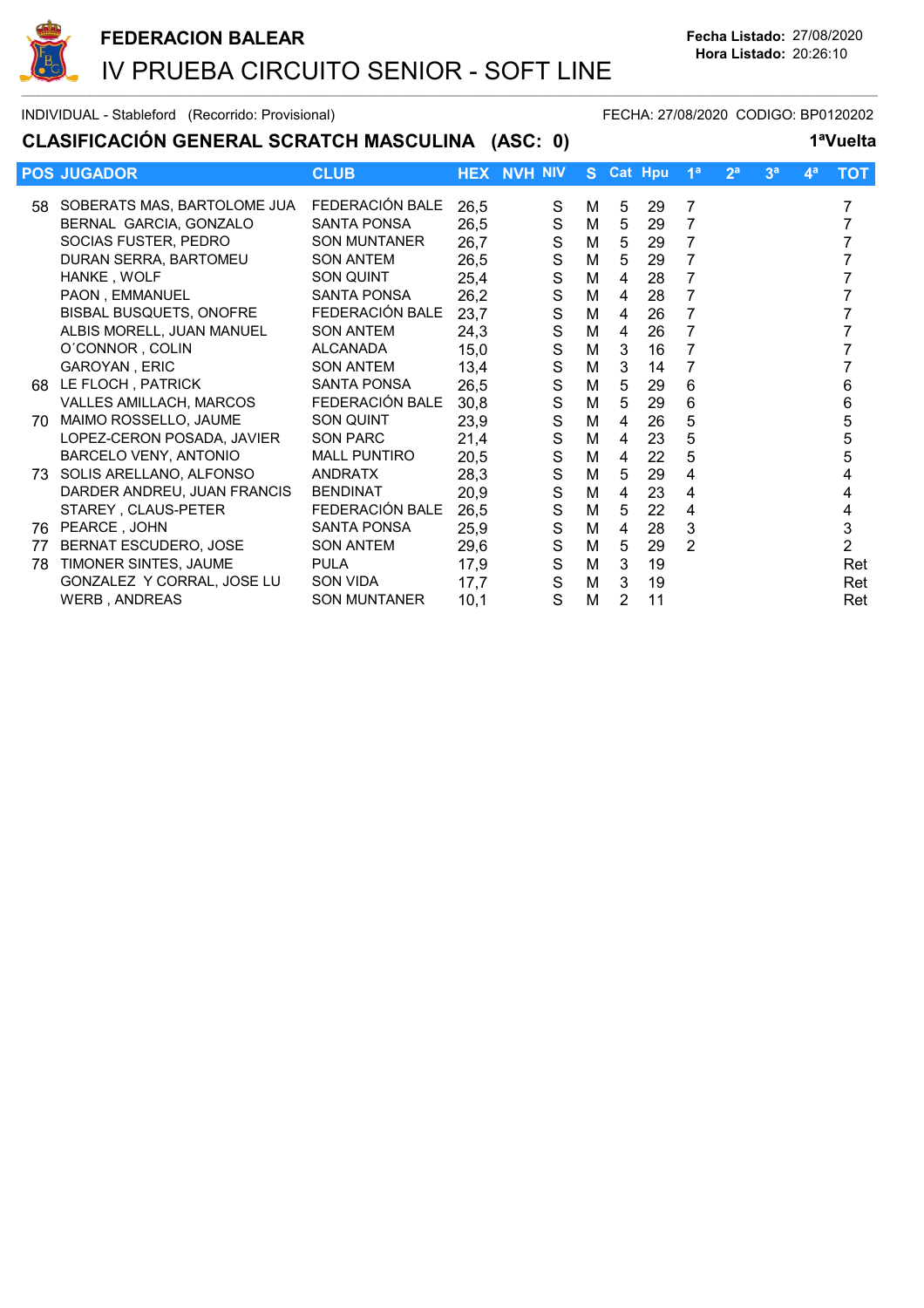

## CLASIFICACIÓN GENERAL SCRATCH FEMENINO (ASC: 0) 1<sup>a</sup>Vuelta

|    | <b>POS JUGADOR</b>             | <b>CLUB</b>        |      | <b>HEX NVH NIV</b> |             |   | S Cat Hpu | 1 <sup>a</sup> | 2 <sup>a</sup> | 3 <sup>a</sup> | $\mathbf{4}^{\mathsf{a}}$ | тот |
|----|--------------------------------|--------------------|------|--------------------|-------------|---|-----------|----------------|----------------|----------------|---------------------------|-----|
|    | LLABRES JUAN, MARIA            | SON VIDA           | 11,9 | S                  | F           | 3 | 14        | 16             |                |                |                           | 16  |
|    | MONTESINOS ORGAZ, MARIA MON    | <b>MAIORIS</b>     | 12,8 | ${\mathsf S}$      | F           | 3 | 15        | 14             |                |                |                           | 14  |
| 3  | SALVA ARMENGOD, CATALINA       | SON QUINT          | 26,4 | S                  | F           | 4 | 30        | 13             |                |                |                           | 13  |
|    | HAMMARGREN, KERSTIN            | <b>SON ANTEM</b>   | 20,7 | S                  | F           | 4 | 24        | 13             |                |                |                           | 13  |
|    | STRICKRODT, GISELA             | VALL D OR          | 19,1 | S                  | F           | 4 | 22        | 13             |                |                |                           | 13  |
| 6  | KLIANGLHAM, WINITA             | <b>MAIORIS</b>     | 14,3 | $\mathsf S$        | F           | 3 | 16        | 12             |                |                |                           | 12  |
|    | BURLEIGH, SUSAN ELIZABETH      | SANTA PONSA        | 27,1 | S                  | $\mathsf F$ | 5 | 31        | 9              |                |                |                           | 9   |
| 8  | DE FRUTOS MARTIN, LEONOR       | FEDERACIÓN BALE    | 26,5 | S                  | F           | 5 | 30        | 8              |                |                |                           | 8   |
|    | MULLER, ANNE MARIE             | VALL D OR          | 21,1 | S                  | F           | 4 | 24        | 8              |                |                |                           | 8   |
|    | HEROLD, CAROLINE               | <b>SANTA PONSA</b> | 18,5 | S                  | F           | 4 | 21        | 8              |                |                |                           | 8   |
| 11 | SBERT JORDI, FRANCISCA CRIS    | <b>MAIORIS</b>     | 25,4 | S                  | F           | 4 | 29        |                |                |                |                           |     |
| 12 | HANKE, GERRY                   | SON QUINT          | 19,6 | $\mathbf S$        | $\mathsf F$ | 4 | 22        | 6              |                |                |                           | 6   |
| 13 | MARTINEZ LOSA, JUANA           | <b>SON TERMENS</b> | 28,9 | $\mathsf S$        | $\mathsf F$ | 5 | 33        | 5              |                |                |                           | 5   |
|    | <b>BUSQUETS POMAR, ANTONIA</b> | <b>SON ANTEM</b>   | 25,0 | $\mathbf S$        | $\mathsf F$ | 4 | 28        | 5              |                |                |                           | 5   |
| 15 | CERDA BAUZA, CATALINA          | <b>SON ANTEM</b>   | 29,6 | $\mathbf S$        | $\mathsf F$ | 5 | 33        | 4              |                |                |                           | 4   |
|    | PEARCE, LYNN                   | <b>SANTA PONSA</b> | 27,8 | $\mathbf S$        | F           | 5 | 31        | 4              |                |                |                           | 4   |
|    | WALKER, LINDA ANN              | <b>SANTA PONSA</b> | 26,5 | S                  | $\mathsf F$ | 5 | 30        | 4              |                |                |                           | 4   |
| 18 | AGOTE DIEZ, ELENA              | <b>SON ANTEM</b>   | 30,0 | S                  | $\mathsf F$ | 5 | 34        | 2              |                |                |                           | 2   |
| 19 | LE FLOCH, EVELYNE              | <b>SANTA PONSA</b> | 30,2 | $\mathbf S$        | $\mathsf F$ | 5 | 34        | $\mathbf{0}$   |                |                |                           | 0   |
|    | MUNAR MUNAR, CATALINA          | FEDERACIÓN BALE    | 27,9 | S                  | F           | 5 | 32        |                |                |                |                           | Ret |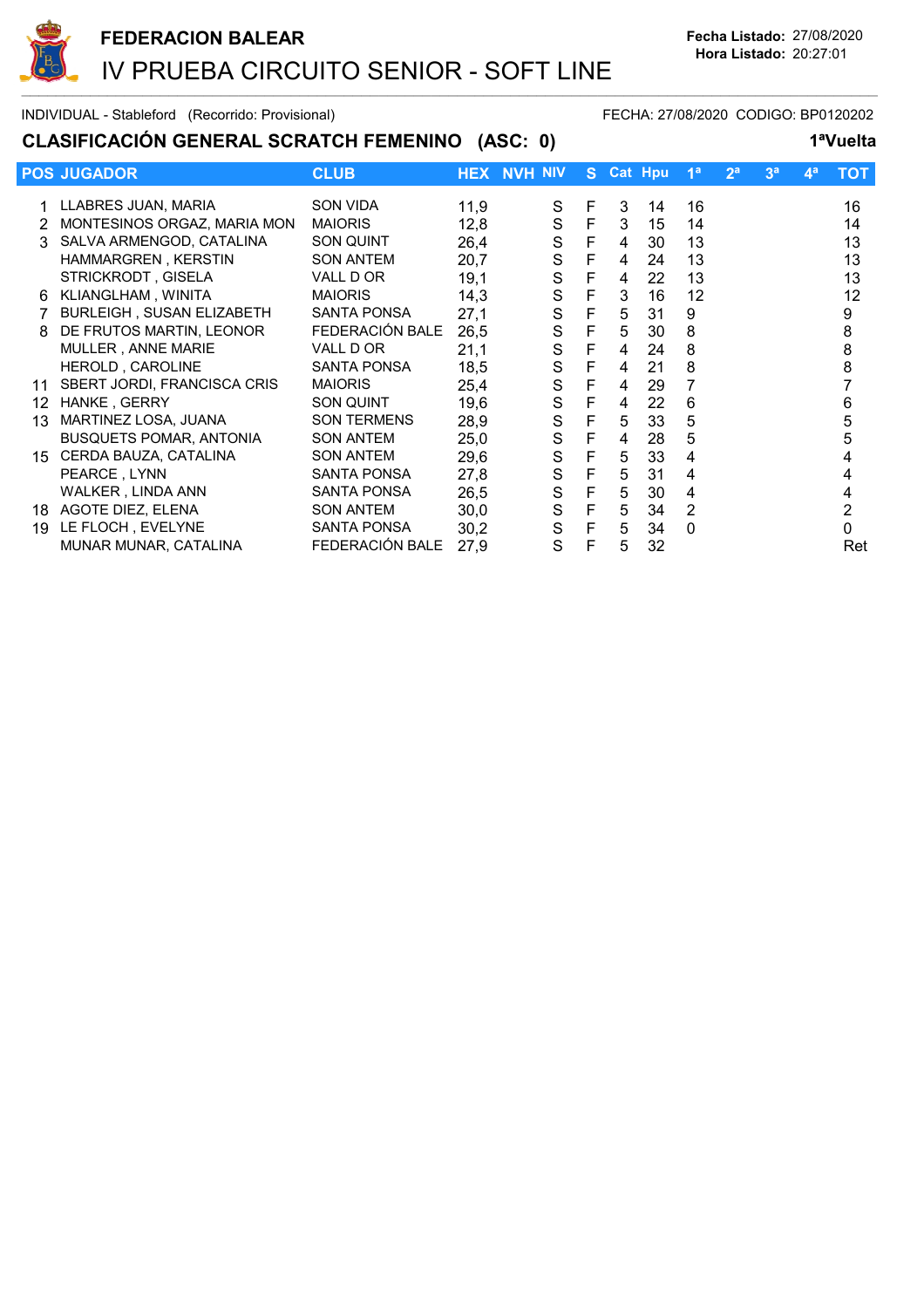

#### CLASIFICACIÓN HANDICAP 60-69 MASCULINO (ASC: 0) 1ªVuelta

|    | <b>POS JUGADOR</b>             | <b>CLUB</b>                |      | <b>HEX NVH NIV</b> | S. | <b>Cat Hpu</b> |    | 1 <sup>a</sup> | 2 <sup>a</sup> | 3 <sup>a</sup> | 4 <sup>a</sup> | <b>TOT</b> |
|----|--------------------------------|----------------------------|------|--------------------|----|----------------|----|----------------|----------------|----------------|----------------|------------|
|    | MOSELER, BERNHARD              | <b>MAIORIS</b>             | 10,3 | S                  | м  | 2              | 11 | 35             |                |                |                | 35         |
|    | 2 XAMENA SEGUI, FRANCISCO      | <b>SANTA PONSA</b>         | 21,5 | $\mathbf S$        | M  | $\overline{4}$ | 23 | 34             |                |                |                | 34         |
|    | 3 CARBONELL ORDINAS, PEDRO JO  | <b>SON TERMENS</b>         | 15,3 | $\mathbf S$        | M  | 3              | 16 | 33             |                |                |                | 33         |
|    | <b>BURLEIGH, DEREK</b>         | <b>SANTA PONSA</b>         | 14,6 | $\mathbf S$        | M  | 3              | 16 | 33             |                |                |                | 33         |
|    | FERNANDEZ TABARES, PEDRO       | <b>MALL PUNTIRO</b>        | 19,1 | $\mathbf S$        | M  | 4              | 21 | 33             |                |                |                | 33         |
| 6. | <b>GOW, JAMES IAN</b>          | <b>T GOLF &amp; COUNTR</b> | 10,2 | $\mathbf S$        | M  | $\overline{2}$ | 11 | 32             |                |                |                | 32         |
|    | CORWOOD, MCHAEL ANTHONY        | <b>SANTA PONSA</b>         | 17,0 | $\mathbf S$        | M  | 3              | 18 | 32             |                |                |                | 32         |
|    | WALKER, ALAN                   | FEDERACIÓN BALE            | 19,3 | $\mathbf S$        | M  | $\overline{4}$ | 21 | 32             |                |                |                | 32         |
|    | 9 PICORNELL FUSTER, MIQUEL A.  | FEDERACIÓN BALE            | 23,5 | $\mathbf S$        | M  | 4              | 25 | 31             |                |                |                | 31         |
|    | <b>FISSER, MARKUS</b>          | <b>SON MUNTANER</b>        | 23,7 | $\mathsf{S}$       | M  | $\overline{4}$ | 26 | 31             |                |                |                | 31         |
| 11 | TINTORE BELIL, ENRIQUE         | FEDERACIÓN BALE            | 10,0 | $\mathbf S$        | M  | $\overline{2}$ | 10 | 30             |                |                |                | 30         |
|    | DAVIDSON, COLIN                | <b>SANTA PONSA</b>         | 13,1 | $\mathbf S$        | M  | 3              | 14 | 30             |                |                |                | 30         |
|    | AMER CIRER, JUAN               | <b>SON ANTEM</b>           | 20,1 | $\mathbf S$        | M  | 4              | 22 | 30             |                |                |                | 30         |
|    | <b>KWIK, EMMANUEL</b>          | <b>BENDINAT</b>            | 30,3 | $\mathbf S$        | M  | 5              | 29 | 30             |                |                |                | 30         |
|    | 15 GRESSWELL, MALCOLM          | FEDERACIÓN BALE            | 6,4  | $\mathbf S$        | M  | $\overline{2}$ | 6  | 29             |                |                |                | 29         |
|    | DIAZ HERNANDEZ, JUAN           | <b>MAIORIS</b>             | 11,1 | $\mathbf S$        | M  | $\overline{2}$ | 12 | 29             |                |                |                | 29         |
| 17 | WARR, STEPHEN NIGEL            | <b>ALCANADA</b>            | 14,2 | $\mathbf S$        | M  | 3              | 15 | 28             |                |                |                | 28         |
| 18 | O'HARA, LESLIE                 | <b>ALCANADA</b>            | 12,8 | $\mathsf{S}$       | M  | 3              | 14 | 27             |                |                |                | 27         |
|    | HEDIN, ROGER                   | <b>BENDINAT</b>            | 15,0 | $\mathbf S$        | M  | 3              | 16 | 27             |                |                |                | 27         |
|    | LE FLOCH, PATRICK              | <b>SANTA PONSA</b>         | 26,5 | $\mathbf S$        | M  | 5              | 29 | 27             |                |                |                | 27         |
| 21 | SHEWARD, ANDREW JOHN           | <b>POLLENSA</b>            | 23,6 | $\mathbf S$        | M  | $\overline{4}$ | 26 | 25             |                |                |                | 25         |
|    | 22 GREENWOOD, ANDREW           | <b>MALL PUNTIRO</b>        | 11,9 | $\mathbf S$        | M  | 3              | 13 | 23             |                |                |                | 23         |
| 23 | LOPEZ-CERON POSADA, JAVIER     | <b>SON PARC</b>            | 21,4 | $\mathbf S$        | M  | $\overline{4}$ | 23 | 22             |                |                |                | 22         |
|    | ALBIS MORELL, JUAN MANUEL      | <b>SON ANTEM</b>           | 24,3 | $\mathbf S$        | M  | 4              | 26 | 22             |                |                |                | 22         |
|    | MAIMO ROSSELLO, JAUME          | <b>SON QUINT</b>           | 23,9 | $\mathbf S$        | M  | 4              | 26 | 22             |                |                |                | 22         |
|    | SOCIAS FUSTER, PEDRO           | <b>SON MUNTANER</b>        | 26,7 | $\mathbf S$        | M  | 5              | 29 | 22             |                |                |                | 22         |
|    | 27 PALMEIRO VAZQUEZ, GUILLERMO | FEDERACIÓN BALE            | 14,6 | $\mathbf S$        | M  | 3              | 16 | 21             |                |                |                | 21         |
|    | 28 STAREY, CLAUS-PETER         | FEDERACIÓN BALE            | 26,5 | $\mathbf S$        | M  | $\overline{5}$ | 22 | 20             |                |                |                | 20         |
|    | 29 GAROYAN, ERIC               | <b>SON ANTEM</b>           | 13,4 | $\mathbf S$        | M  | 3              | 14 | 17             |                |                |                | 17         |
|    | BERNAT ESCUDERO, JOSE          | <b>SON ANTEM</b>           | 29,6 | $\mathbf S$        | M  | 5              | 29 | 17             |                |                |                | 17         |
| 31 | <b>WERB, ANDREAS</b>           | <b>SON MUNTANER</b>        | 10,1 | S                  | М  | 2              | 11 |                |                |                |                | Ret        |
|    | GONZALEZ Y CORRAL, JOSE LU     | <b>SON VIDA</b>            | 17,7 | S                  | M  | 3              | 19 |                |                |                |                | Ret        |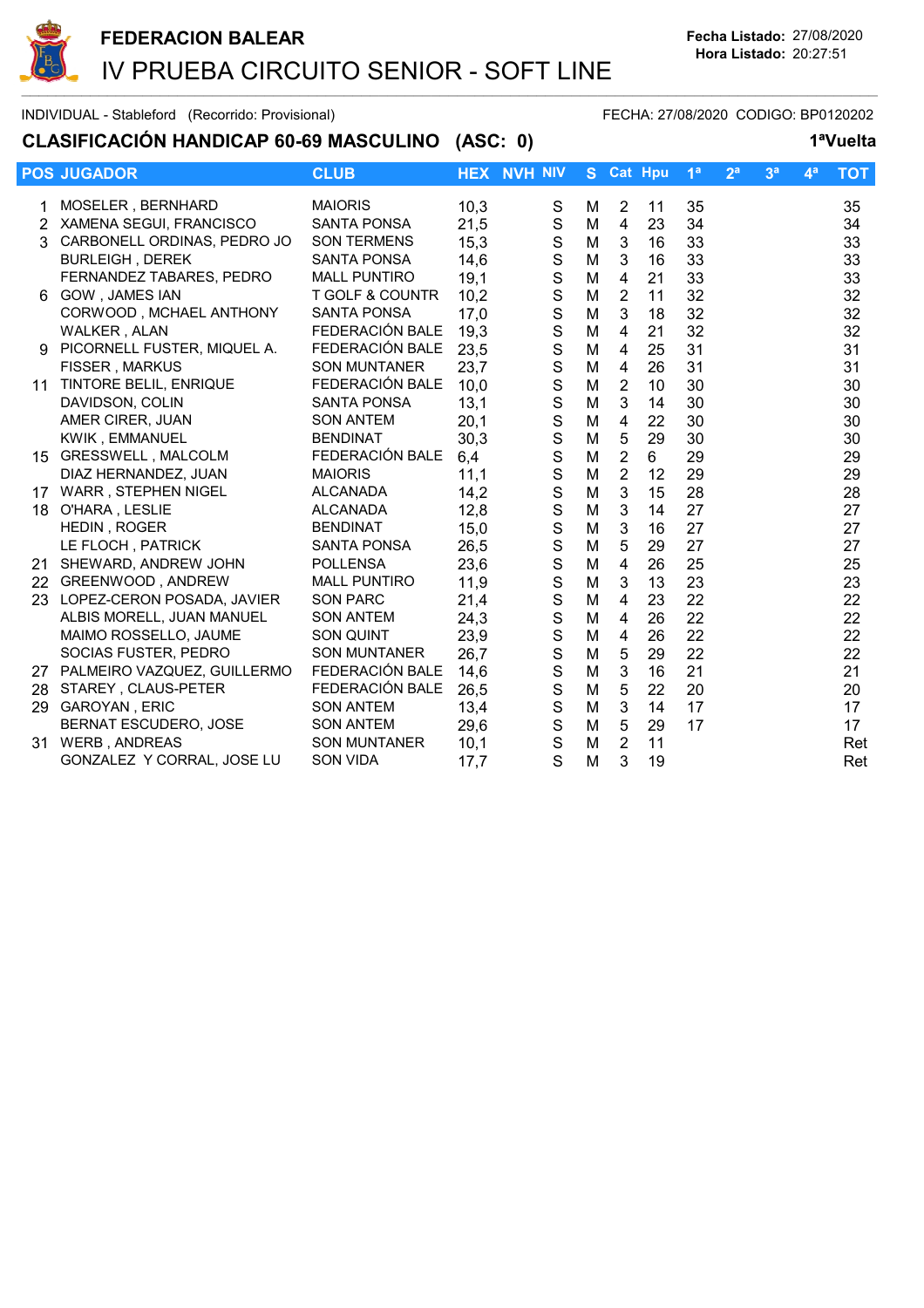

## CLASIFICACIÓN HANDICAP 60-69 FEMENINO (ASC: 0) 1ªVuelta

|    | <b>POS JUGADOR</b>             | <b>CLUB</b>        | <b>HEX</b> | <b>NVH NIV</b> |   |   | S Cat Hou | 1 <sup>a</sup> | 2 <sup>a</sup> | 3 <sup>a</sup> | <b>Ag</b> | тот |
|----|--------------------------------|--------------------|------------|----------------|---|---|-----------|----------------|----------------|----------------|-----------|-----|
|    |                                |                    |            |                |   |   |           |                |                |                |           |     |
|    | HAMMARGREN, KERSTIN            | <b>SON ANTEM</b>   | 20,7       | S              | F | 4 | 24        | 35             |                |                |           | 35  |
|    | 2 STRICKRODT, GISELA           | VALL D OR          | 19,1       | S              | F | 4 | 22        | -32            |                |                |           | 32  |
|    | 3 BURLEIGH, SUSAN ELIZABETH    | <b>SANTA PONSA</b> | 27,1       | S              | F | 5 | -31       | 30             |                |                |           | 30  |
|    | 4 SBERT JORDI, FRANCISCA CRIS  | <b>MAIORIS</b>     | 25,4       | S              | F | 4 | 29        | 29             |                |                |           | 29  |
|    | DE FRUTOS MARTIN, LEONOR       | FEDERACIÓN BALE    | 26,5       | S              | E | 5 | 30        | 29             |                |                |           | 29  |
|    | 6 CERDA BAUZA, CATALINA        | <b>SON ANTEM</b>   | 29,6       | S              | F | 5 | 33        | 24             |                |                |           | 24  |
|    | <b>BUSQUETS POMAR, ANTONIA</b> | <b>SON ANTEM</b>   | 25,0       | S              | F | 4 | 28        | 23             |                |                |           | 23  |
|    | PEARCE, LYNN                   | <b>SANTA PONSA</b> | 27,8       | S              | F | 5 | 31        | 23             |                |                |           | 23  |
| 9  | WALKER, LINDA ANN              | <b>SANTA PONSA</b> | 26,5       | S              | F | 5 | 30        | 19             |                |                |           | 19  |
| 10 | LE FLOCH, EVELYNE              | <b>SANTA PONSA</b> | 30,2       | S              | E | 5 | 34        | 12             |                |                |           | 12  |
|    | MUNAR MUNAR, CATALINA          | FEDERACIÓN BALE    | 27.9       | S              | F | 5 | 32        |                |                |                |           | Ret |
|    |                                |                    |            |                |   |   |           |                |                |                |           |     |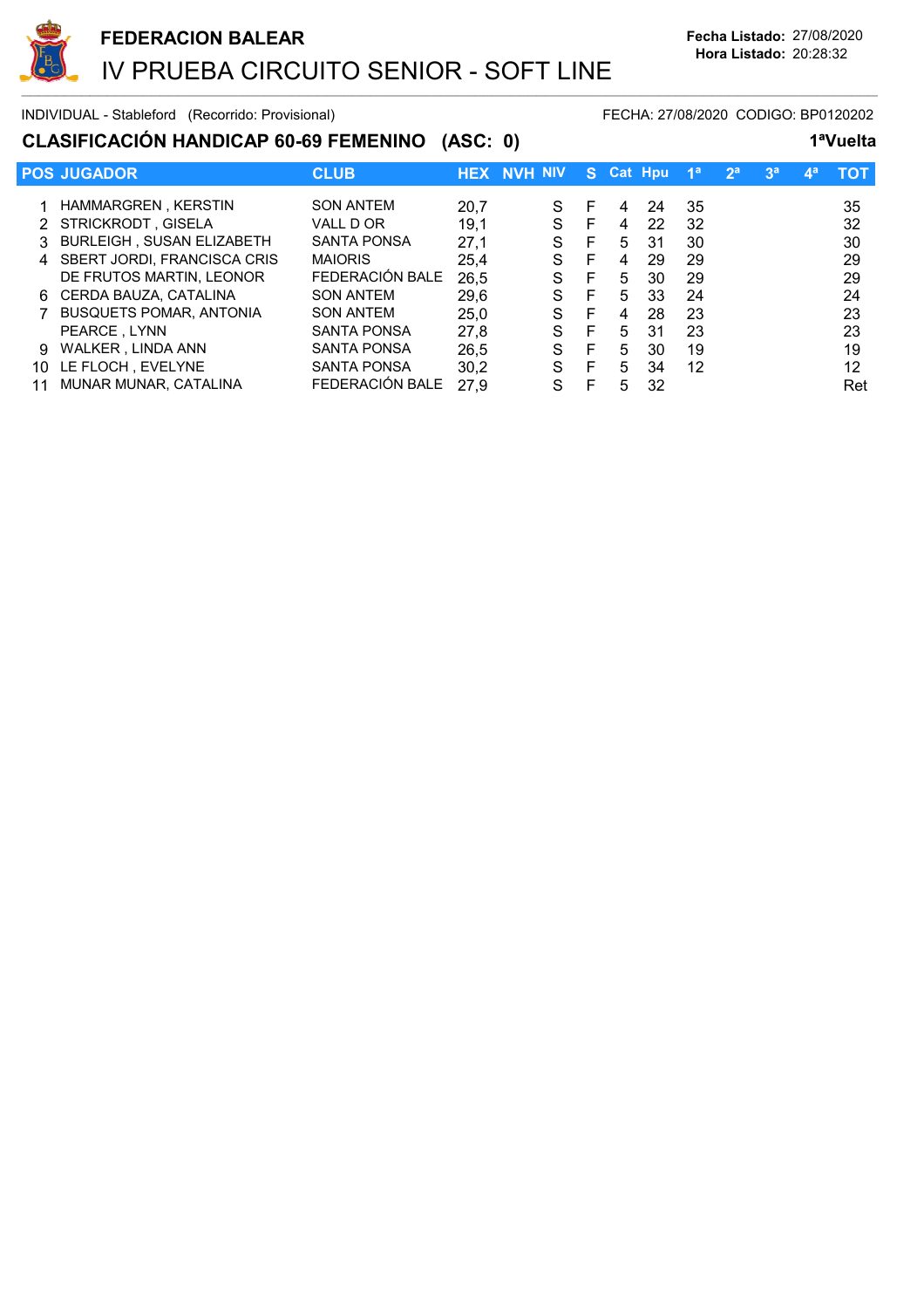

# CLASIFICACIÓN HANDICAP +70 MASCULINO (ASC: 0) 1ªVuelta

|     | <b>POS JUGADOR</b>           | <b>CLUB</b>         |      | <b>HEX NVH NIV</b> | S. |   | <b>Cat Hpu</b> | 1 <sup>a</sup> | 2 <sup>a</sup> | 3 <sup>a</sup> | $\mathbf{A}^{\mathbf{a}}$ | тот |
|-----|------------------------------|---------------------|------|--------------------|----|---|----------------|----------------|----------------|----------------|---------------------------|-----|
|     | MOORE, SHANE                 | T GOLF & COUNTR     | 15,7 | S                  | м  | 3 | 17             | 29             |                |                |                           | 29  |
|     | HANKE, WOLF                  | <b>SON QUINT</b>    | 25.4 | S                  | м  | 4 | 28             | 28             |                |                |                           | 28  |
|     | AMENGUAL CIFRE, MIGUEL       | <b>MAIORIS</b>      | 28,2 | S                  | М  | 5 | 29             | 28             |                |                |                           | 28  |
|     | 4 DE PRADEL DE LAMAZE, BRUNO | <b>SON TERMENS</b>  | 20,0 | S                  | М  | 4 | 22             | 27             |                |                |                           | 27  |
|     | SOLIS ARELLANO, ALFONSO      | <b>ANDRATX</b>      | 28,3 | S                  | М  | 5 | 29             | 27             |                |                |                           | 27  |
| 6.  | MORAN CORTES, JOSE RAMON     | FEDERACIÓN BALE     | 12,2 | S                  | М  | 3 | 13             | 26             |                |                |                           | 26  |
|     | HUGHES, JOHN                 | FEDERACIÓN BALE     | 14,8 | S                  | м  | 3 | 16             | 26             |                |                |                           | 26  |
| 8   | AMENGUAL OLIVER, JAIME       | <b>CAPDEPERA</b>    | 11,7 | S                  | м  | 3 | 12             | 25             |                |                |                           | 25  |
| 9.  | <b>CERDA JAUME, PABLO</b>    | <b>SON SERVERA</b>  | 17,5 | S                  | м  | 3 | 19             | 23             |                |                |                           | 23  |
| 10  | <b>BARCELO VENY, ANTONIO</b> | <b>MALL PUNTIRO</b> | 20,5 | S                  | М  | 4 | 22             | 18             |                |                |                           | 18  |
|     | DARDER ANDREU, JUAN FRANCIS  | <b>BENDINAT</b>     | 20,9 | S                  | М  | 4 | 23             | 18             |                |                |                           | 18  |
| 12. | CHUDA LOPEZ, REINALDO        | <b>MAIORIS</b>      | 15,2 | S                  | м  | 3 | 16             | 16             |                |                |                           | 16  |
|     | O'CONNOR, COLIN              | <b>ALCANADA</b>     | 15,0 | S                  | M  | 3 | 16             | 16             |                |                |                           | 16  |
| 14  | PEARCE, JOHN                 | <b>SANTA PONSA</b>  | 25,9 | S                  | М  | 4 | 28             | 15             |                |                |                           | 15  |